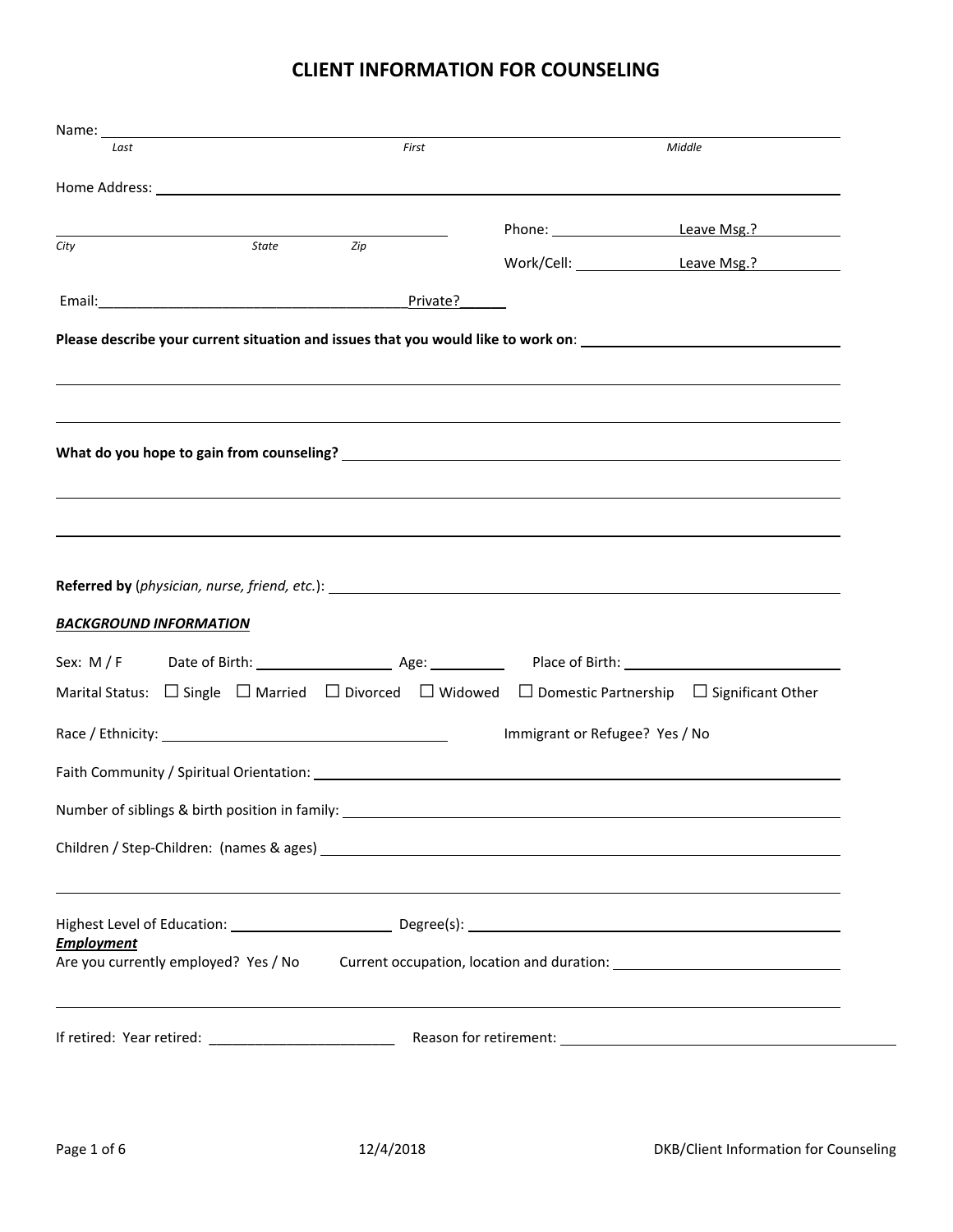### *Medical History*

Check all that apply to your medical history:

| $\Box$ High Blood Pressure | $\Box$ Heart disease   | ∟Chronic Pain                           | $\Box$ Cancer: (Type):     |                     |
|----------------------------|------------------------|-----------------------------------------|----------------------------|---------------------|
| $\Box$ Blood Transfusions  | $\Box$ Tuberculosis    | $\Box$ HIV/AIDS                         | $\Box$ Hepatitis A, B or C |                     |
| $\Box$ Brain Injury        | $\Box$ Headaches       | $\operatorname{\mathsf{I}}$ Stroke      | $\Box$ Seizures            | $\Box$ Epilepsy     |
| $\Box$ Lupus               | $\Box$ Chronic Fatigue | $\exists$ Arthritis                     | $\lrcorner$ Asthma         | $\Box$ Diabetes     |
| $\Box$ Sleep Disorder      | $\Box$ Substance Abuse | $\sqcup$ DTs                            | $\Box$ Ulcer               | $\Box$ Fibromyalgia |
| $\Box$ Pregnancy           | Miscarriage            | $\operatorname{\mathsf{\neg}A}$ bortion | $\Box$ Syphilis            | $\Box$ Gonorrhea    |
| Other                      |                        |                                         |                            |                     |

Current medical problems (*include diagnosis, treatment program, and prognosis*):

Current status of your physical condition:

**Current Medications: (***please indicate prescription, over-the-counter and supplements):*

| <b>NAME</b> | <b>PURPOSE</b> | LENGTH OF TIME TAKEN |
|-------------|----------------|----------------------|
|             |                |                      |
|             |                |                      |
|             |                |                      |
|             |                |                      |
|             |                |                      |
|             |                |                      |

### **Please describe your current alcohol consumption** *(including beer, wine, liquor, etc.):*

| TYPE OF DRINK | <b>AMOUNT</b> | <b>FREQUENCY</b> |
|---------------|---------------|------------------|
|               |               |                  |
|               |               |                  |
|               |               |                  |
|               |               |                  |

Use other recreational drugs? Yes / No **If yes**, please list name of drugs, quantity used and how often: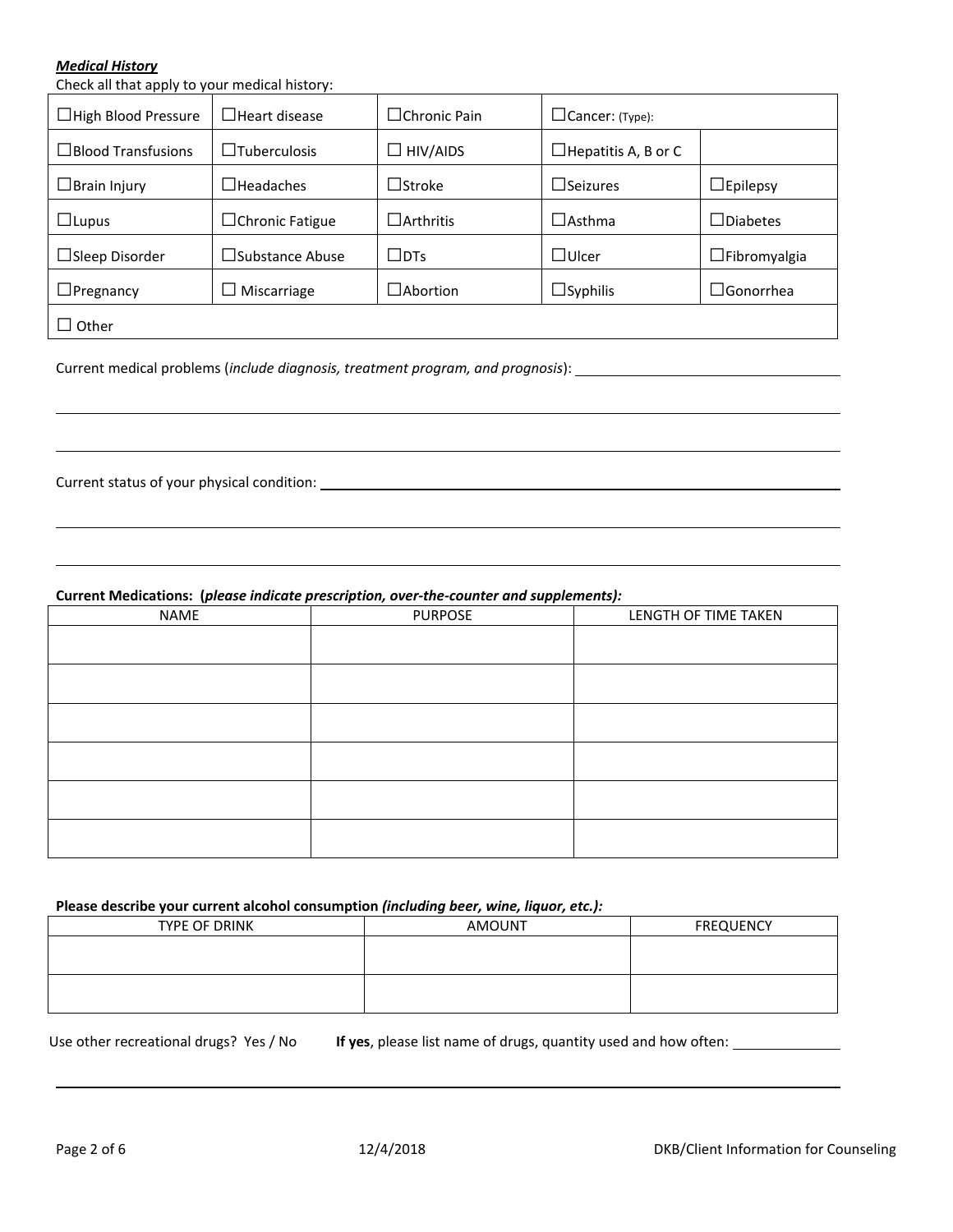# **Please check any of the following if it pertains to your eating habits and/or weight:**

| $\Box$ Repeated dieting                       | $\Box$ Being overweight              | $\Box$ Being underweight                  |
|-----------------------------------------------|--------------------------------------|-------------------------------------------|
| $\Box$ Purging/throwing up                    | $\Box$ Eating binges                 | $\Box$ Smoking cigarettes (how much/day?) |
| $\Box$ Poor body image                        | $\Box$ Use of diet or caffeine pills | $\Box$ Diagnosed eating disorder          |
| $\Box$ Excessive exercise (type and how much) |                                      | $\Box$ Restricting food or not eating     |

#### *Psychological Health History*

Please describe any known emotional or psychiatric issues in your immediate family: \_\_\_\_\_\_\_\_\_\_\_\_\_\_\_\_\_\_\_\_\_\_\_\_\_\_

### **Please list any previous counseling, psychotherapy or psychiatric treatment you have received:**

| <b>YEAR</b> | NAME OF THERAPIST | <b>REASON FOR TREATMENT</b> |
|-------------|-------------------|-----------------------------|
|             |                   |                             |
|             |                   |                             |
|             |                   |                             |
|             |                   |                             |
|             |                   |                             |

Give a brief description of issues worked on, and what the most and least useful aspects of previous counseling were: \_\_\_\_\_

#### **Psychiatric Hospitalizations:**

| YEAR | NAME OF HOSPITAL | <b>DURATION</b> | <b>DIAGNOSIS</b> |
|------|------------------|-----------------|------------------|
|      |                  |                 |                  |
|      |                  |                 |                  |

Prior Psychiatric Medications: (*Name and dosages*):

## *Social and Family Relationships*

Currently involved in a committed relationship/partnership?  $\Box$  Yes  $\Box$  No **If yes**, duration of your commitment?  $\Box$ 

Please describe the strengths and weaknesses of current relationship: \_\_\_\_\_\_\_\_\_\_\_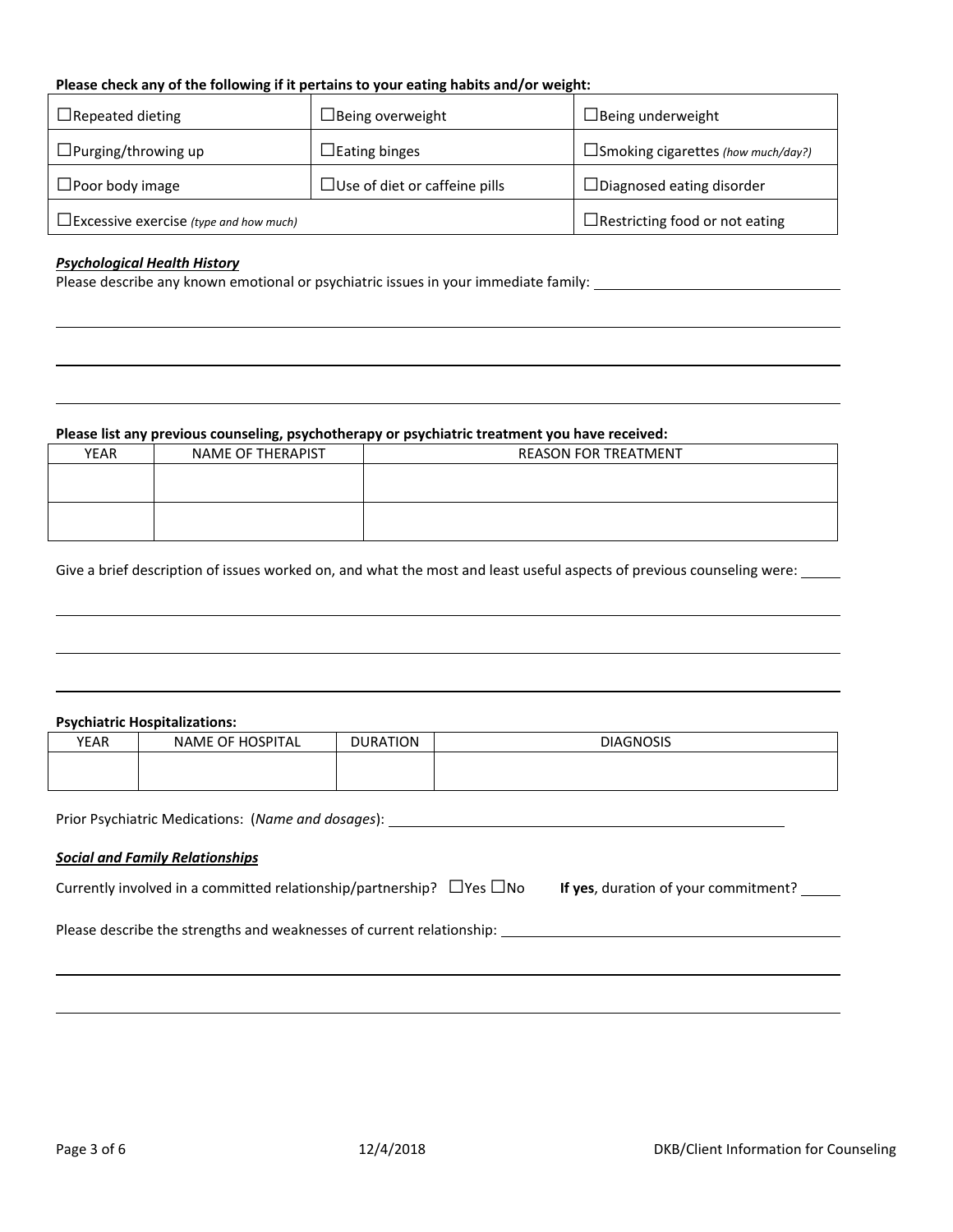| Please describe your childhood family (who was present in the household, how did they relate to one another, what was the |  |
|---------------------------------------------------------------------------------------------------------------------------|--|
| emotional climate, and what was your relationship with family members?)                                                   |  |

Please describe your current living situation (*who lives with you, how do people relate to one another, and what is your relationship with them like?*)

Who else is important in your life now? (*describe the persons(s) and your relationships(s). How frequently do you talk with or see this/these person/s?* )

Please describe any experience of abuse, violence or battering you have experienced (*include verbal abuse, intimidation, and/or demeaning behaviors*):

Have you ever been sexually assaulted or molested? *(please include your age & perpetrator if known)* \_\_\_\_\_\_\_\_\_\_\_\_\_\_\_\_\_\_

Have you ever received counseling or treatment for these experiences? Yes / No **If yes**, please explain:

Were you ever arrested or convicted for violent acts? Yes / No **If yes**, please describe any violent acts you have committed:

\_\_\_\_\_\_\_\_\_\_\_\_\_\_\_\_\_\_\_\_\_\_\_\_\_\_\_\_\_\_\_\_\_\_\_\_\_\_\_\_\_\_\_\_\_\_\_\_\_\_\_\_\_\_\_\_\_\_\_\_\_\_\_\_\_\_\_\_\_\_\_\_\_\_\_\_\_\_\_\_\_\_\_\_\_\_\_\_\_\_\_\_\_\_\_\_\_\_\_\_\_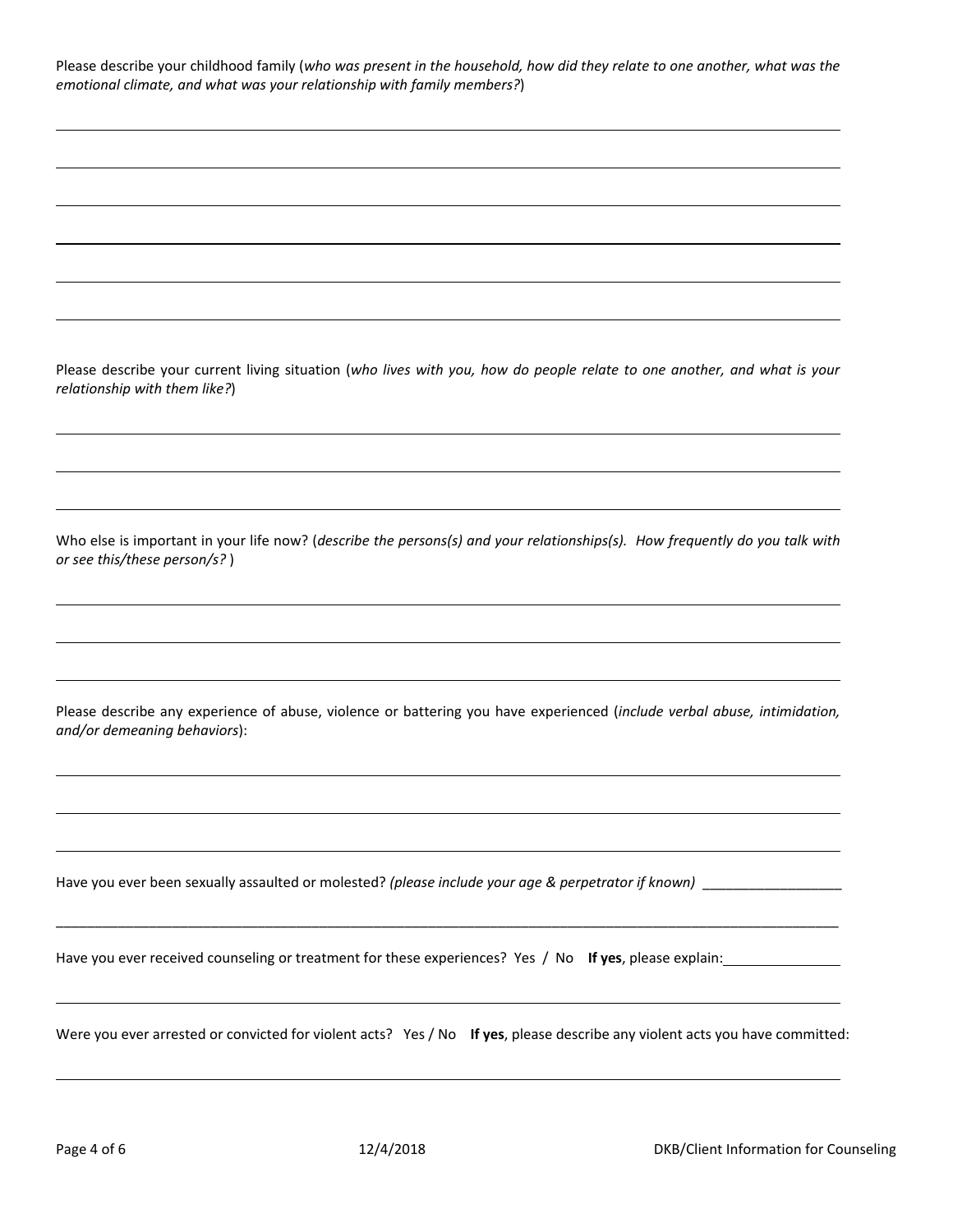Please describe any current legal situations in which you are currently involved (*divorce, custody determination, court-ordered therapy, bankruptcy, and lawsuit*s):

# *Please check any current or past symptoms that still affect you:*

## **1. Physical**

| $\Box$ Hollowness in<br>stomach | $\Box$ Tightness in<br>chest and throat | □Over sensitivity<br>to noise | $\Box$ Heart pounding               | $\Box$ Breathlessness             | $\sqcap$ Headaches               | <b>□Weakness in</b><br>muscles |
|---------------------------------|-----------------------------------------|-------------------------------|-------------------------------------|-----------------------------------|----------------------------------|--------------------------------|
| $\Box$ Pain                     | $\Box$ Fatigue                          | $\square$ Dry mouth           | $\Box$ Excess nervous<br>energy     | $\square$ Incontinence            | $\Box$ GI disturbances           | $\Box$ Dizziness               |
| <b>Psychological/Emotional</b>  |                                         |                               |                                     |                                   |                                  |                                |
| $\Box$ Shock                    | $\Box$ Numbness                         | $\Box$ Sense of<br>unreality  | □ Anger                             | $\Box$ Irritability               | $\sqcap$ Guilt                   | $\Box$ Self reproach           |
| $\Box$ Sadness                  | $\square$ Depression                    | □ Anxietv                     | $\Box$ Fear                         | □ Hysteria                        | $\square$ Helplessness           | $\Box$ Vulnerability           |
| $\Box$ Low self-esteem          | $\sqcap$ Loneliness                     | $\Box$ Hopelessness           | $\sqcap$ Stress                     | $\Box$ Feelings of<br>being crazy | $\Box$ Mood swings               | $\Box$ Phobias                 |
| □ Memory loss                   | $\Box$ Feeling uptight                  | $\Box$ Nervousness            | $\square$ Feeling out of<br>control | Imagery: $\square$ visual         | $\Box$ auditory $\Box$ olfactory |                                |
| 3. Thought Patterns             |                                         |                               |                                     |                                   |                                  |                                |

| $\square$ Disbelief                     | $\Box$ Preoccupation | $\Box$ Confusion                        | $\Box$ Rumination                 | $\Box$ Thoughts of<br>self-harm | $\square$ Suicidal<br>thoughts | $\square$ Difficulty<br>concentrating |
|-----------------------------------------|----------------------|-----------------------------------------|-----------------------------------|---------------------------------|--------------------------------|---------------------------------------|
| $\Box$ Problems with<br>decision making | $\Box$ Obsession     | $\Box$ Preoccupation<br>with body image | $\Box$ Preoccupation<br>with fear | □ Absent-minded                 | Other:                         |                                       |

# **4. Behavioral**

| $\Box$ Social withdrawal           | $\Box$ Increased spending                         | $\Box$ Increased agitation and activities |
|------------------------------------|---------------------------------------------------|-------------------------------------------|
| $\Box$ Change in sexual activities | $\Box$ Need for touch, hugs, contacts<br>w/others | $\Box$ Nightmares/night terrors           |
| $\Box$ Changes in appetite         | □ Changes in sleep patterns                       | $\Box$ Crying/Tearfulness                 |
| Stealing                           | Lying to others                                   | Avoidance                                 |

## *Please check any recent changes that have occurred:*

| $\Box$ Marital difficulties | ∩ Move                | $\Box$ Loved one's illness      | $\Box$ Loved one's death     | $\Box$ Parent-child difficulties |
|-----------------------------|-----------------------|---------------------------------|------------------------------|----------------------------------|
| $\Box$ Change of job        | $\square$ Loss of job | $\Box$ Change in social status  | $\Box$ Pregnancy or<br>birth | $\Box$ Miscarriage or abortion   |
| $\Box$ Death of loved one   | $\Box$ Role changes   | $\Box$ Belief system challenged | $\Box$ Loss of community     | $\Box$ Loss of meaning/purpose   |